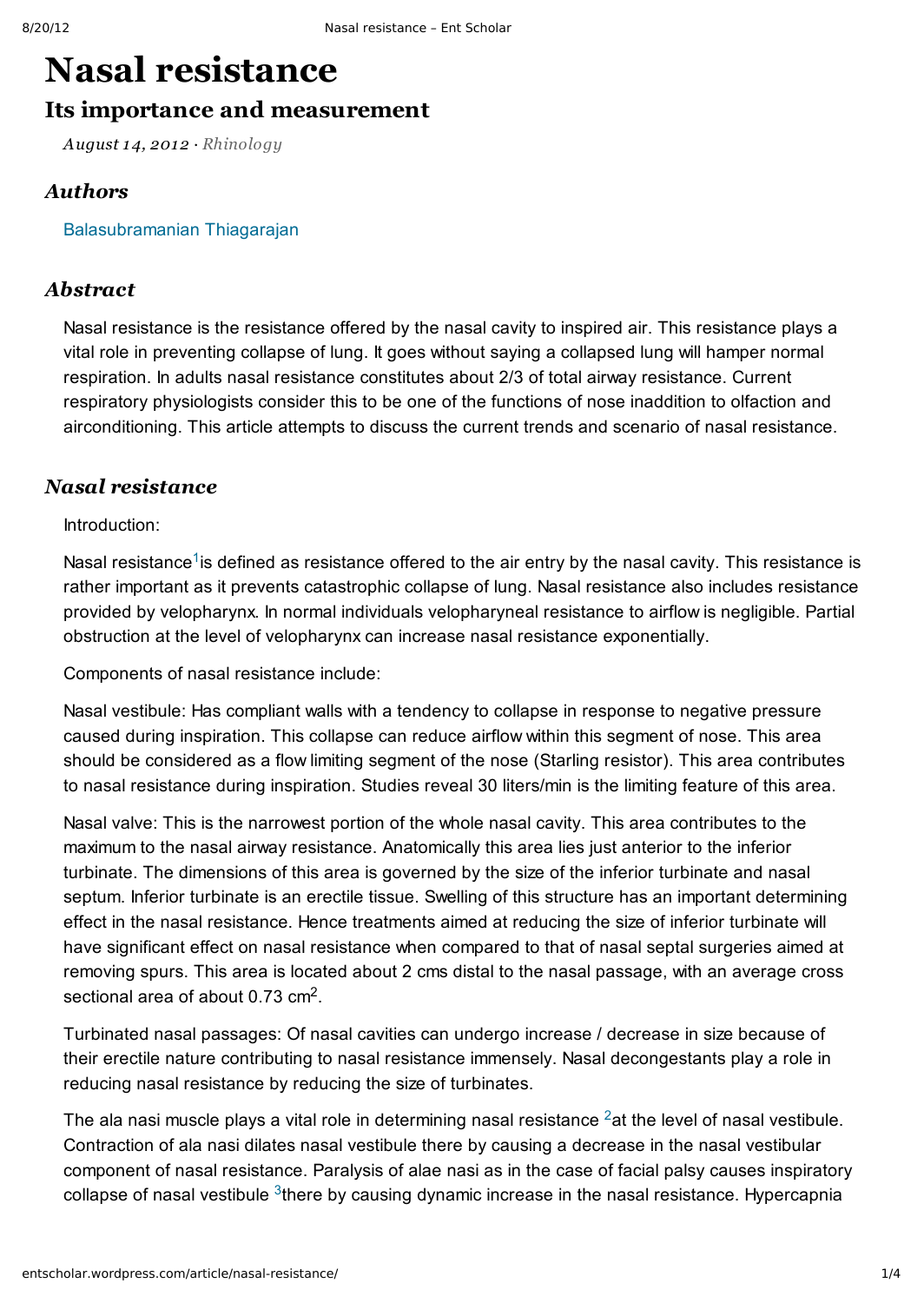causes drastic reduction in the nasal resistance. This is brought about by increased activity of ala nasi

 $4$ . Contraction of ala nasi muscle alters the shape of the vestibule in such a way there is a decrease in the overall air flow turbulence without causing any change in the effective cross sectional area. Active contraction of ala nasi muscle occurs during exercise also there by reducing nasal resistance.

Studies reveal that nasal resistance accounts roughly for about [5](http://entscholar.wordpress.com/article/nasal-resistance/#ref5)0% of total airway resistance  $5$ .

Reduction of nasal resistance component can cause tremendous improvement to the airflow into the lungs during periods of crisis.With regard to the nasal valve area, studies reveal that the anterior end of inferior turbinate can advance as much as 5 mm in response to histamine administration  $6$ . Bony portion of the nasal cavity located just behind the pyriform aperture plays very little role in nasal resistance.How is the nasal resistance controlled?In normal healthy subjects the nasal airway resistance is determined by the degree of engorgement of venous erectile tissue, as well as the accessory muscles of respiration which keep the nasal airway patent. The venous erectile tissue of nasal mucosa has dense adrenergic innervation which when stimulated cause intense vasoconstriction thereby decreasing the nasal airway resistance. Normally there is a continuous sympathetic vasoconstrictor tone to the nasal erectile tissue keeping the nasal airway resistance under check. Reduction in this sympathetic tone increases the nasal airway resistance. The parasympathetic tone in the nose controls nasal secretion, but has little role in nasal resistance.



Diagram showing various factors determining nasal

Nasal air flow receptors are present in the nasal vestibule, these receptors are supplied by infra orbital branch of trigeminal nerve. The sensation of nasal air flow is greatly enhanced by stimulation of these receptors. Menthol is one such stimulant. When balm containing menthol is applied outside the nasal cavity it stimulates these receptors increasing their sensation to nasal airway causing symptomatic improvement.Methods of measuring nasal airway resistance:History of measurement of nasal airway resistance: It was Zwaardemaker of Netherlands who first attempted to objectively measure nasal airway by using a cold mirror beneath the nasal cavity and comparing the size of resultant condensation. Glatzel replaced mirror used by Zwaardemaker with metal. These methods were considered to be physiologically perfect because nasal cavities were not deformed while these measurements were being made.1. Rhinomanometry  $\frac{7}{18}$  $\frac{7}{18}$  $\frac{7}{18}$  used to assess the patency of the nose. There are two types of rhinomanometry, active and passive rhinomanometry. Active rhinomanometry involves the generation of nasal airflow and pressure with normal breathing. Passive rhinomanometry involves the generation of nasal airflow and pressure from an external source, such as fan or pump which drives air through the nose.Active rhinomanometry: can be divided into anterior and posterior methods according to the siting of the sensor tube. In active anterior rhinomanometry  $\frac{8}{5}$  $\frac{8}{5}$  $\frac{8}{5}$ , the pressure sensing tube is taped to one nasal passage. This method measures resistance of one nasal cavity at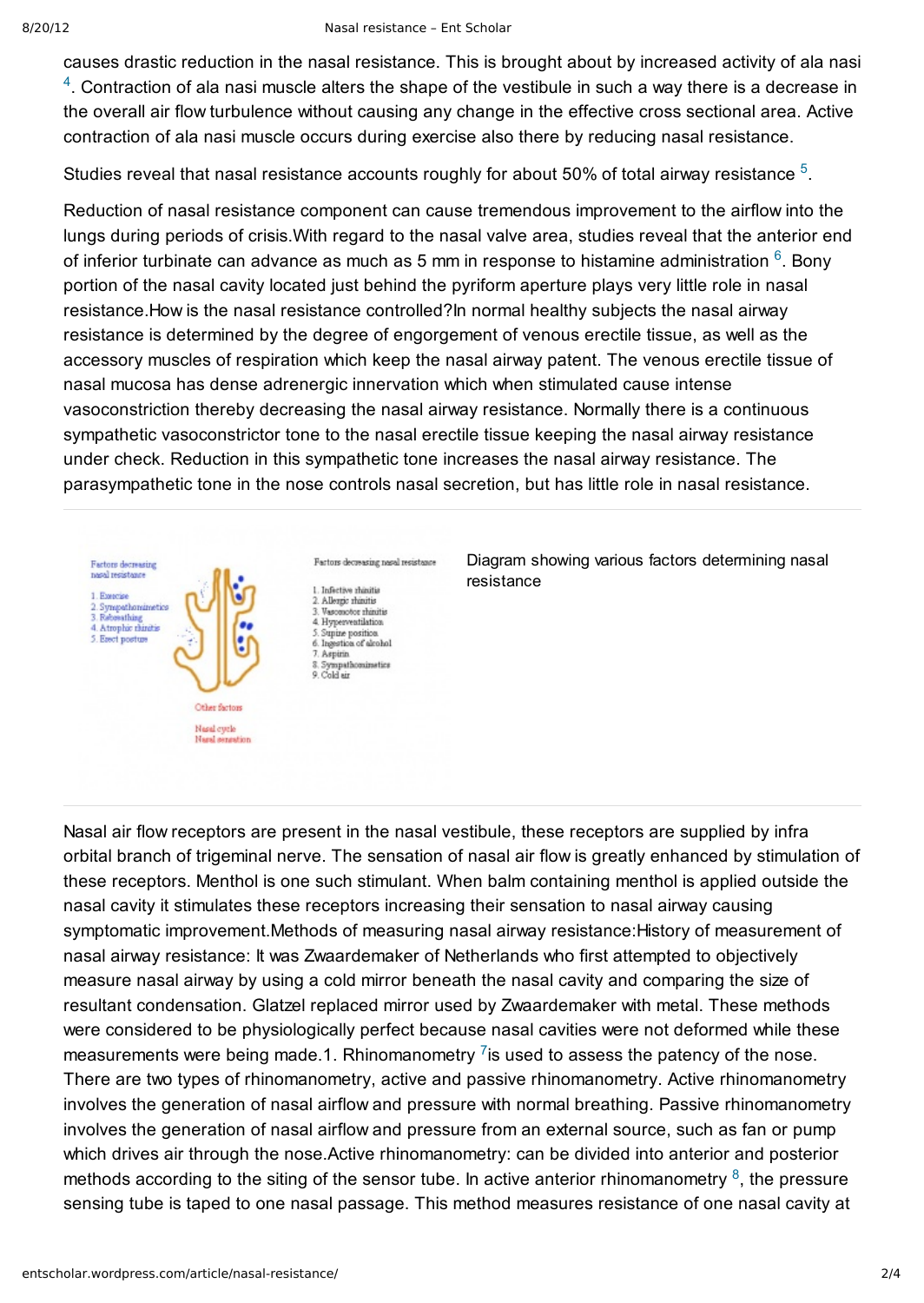a time and must be repeated on the other side. The total air flow through the nose is measured with the help of the sensor tube. In active posterior rhinomanometry, the pressure sensing tube is held within the mouth and it detects the post nasal pressure. Air flow through each nose can be measured by taping the opposite nose.Precautions taken while performing rhinomanometry:a. The use of face mask is desirable than a nasal cannula. The face mask should form a soft air tight seal and must not effect pull on the cheek.b. Calibration of the equipment must be performed regularly.c. Series of readings must be taken as a single reading is unreliable.2. Acoustic rhinometry: is performed by generating an acoustic pulse from a speaker which is transmitted along a tube into the nose  $9$ . The sound from the pulse wave is reflected back from inside the nose and is related to the cross sectional area of the nasal cavity, thus enabling an indirect measurement of cross sectional area of nasal cavity. The reflected sound is recorded by a microphone and calculations are made accordingly. It gives a precise estimation of the nasal cross sectional area. This study is considered to be accurate near the nasal valve area than in other areas of nasal cavity. Using acoustic rhinometry the distance between naris and anterior portion of inferior turbinate has been measured to be about 3.3 cms, and the average distance between naris and posterior portion of inferior turnbinate is 6.4 cms  $^{10}$  $^{10}$  $^{10}$ .3. Nasometry: During speech sound is transmitted through both the oral and nasal cavities. Nasal obstruction causes a reduction in the amount of sound transmitted through the nose. By measuring the nasal components of speech the patency of the nasal airway can be assessed. This is known as nasalance. It is the ratio of sound energy from the nasal and oral passages and can be measured by placing two microphones one over the nose and the other over the mouth. Infact the measure of nasalance has been proposed as a useful method of selecting children for adenoidectomy. It is also useful in measuring the nasal airway patency.

#### *References*

1. Butler J 1960 The work of breathing through the nose. Clin Sci 19:5562

2. Alae nasi activity decreases nasal resistance July 1, 1998 vol. 85 no. 1 294-300, Margaret Seto-Poon, and Yong-Xin Shi

3. Haight J. S. J.Cole P. (1983) The site and function of the nasal valve. 93:49–55.

4. Cole P., Haight J. S. J., Love L., Oprysk D.(1985) Dynamic components of nasal resistance. 132:1229–1232.

5. Bailey B, ed. Nasal function and evaluation, nasal obstruction. In: Head and Neck Surgery: Otolaryngology. 2Nd ed. New York, NY: Lippincott-Raven; 1998:335-44, 376, 380-90.

6. Cole P, Forsyth R, Haight JS. Effects of cold air and exercise on nasal patency. Ann Otol Rhinol Laryngol. Mar-Apr 1983;92(2 Pt 1):196-8.

7. Kerr A, ed. Rhinology. In: Scott-Brown's Otolaryngology. 6Th ed. Oxford: Butterworth-Heinemann; 1997.

8. Cummings C. Otolaryngology: Head and Neck Surgery. St. Louis, Mo: Mosby Year-Book; 1999:801-6, 816, 820.

9. Grymer LF, Hilberg O, Elbrond O, et al. Acoustic rhinometry: evaluation of the nasal cavity with septal deviations, before and after septoplasty. Laryngoscope. Nov 1989;99(11):1180-7.

10. Grymer LF, Hilberg O, Pedersen OF, et al. Acoustic rhinometry: values from adults with subjective